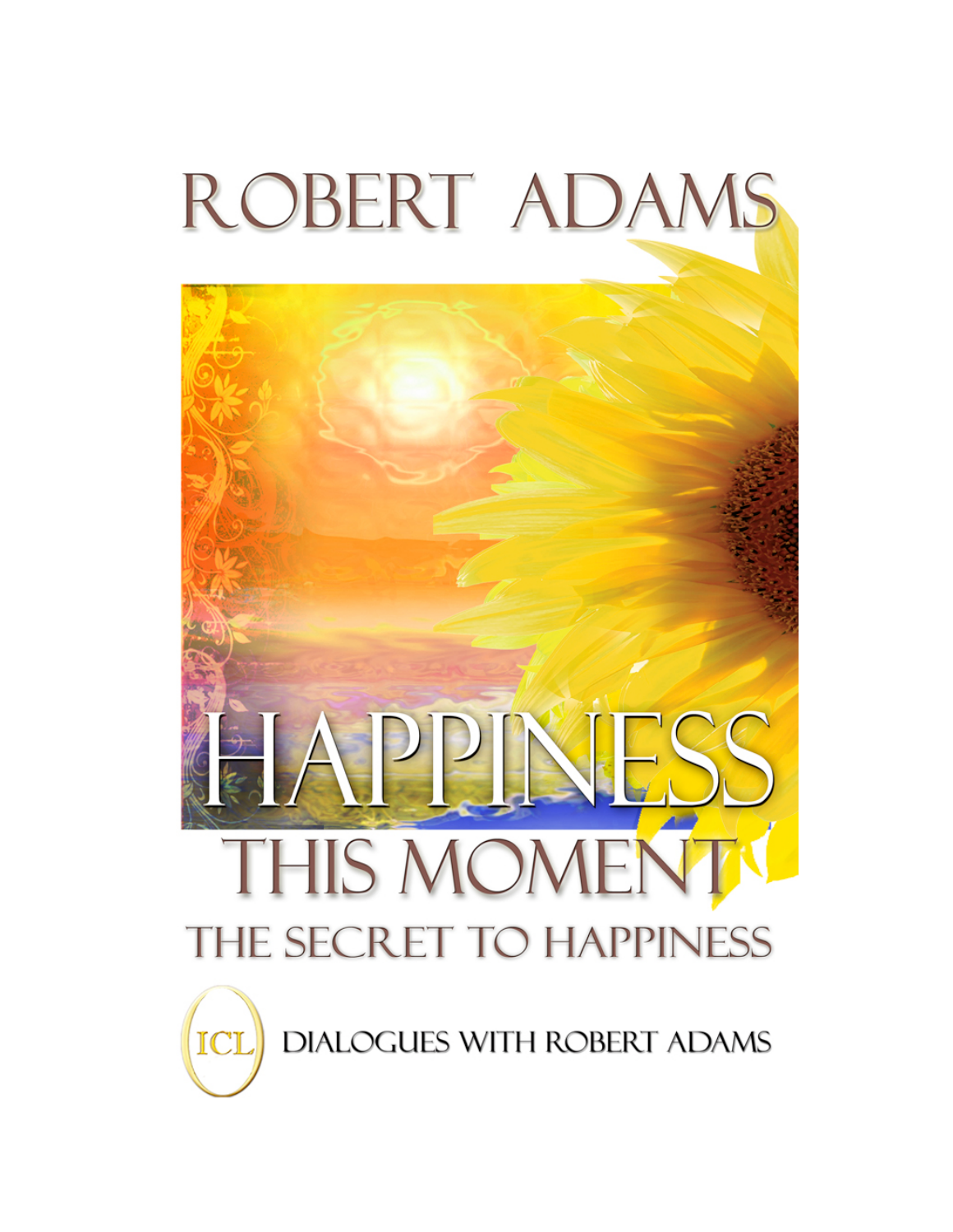## CHAPTER ONE Happiness This Moment THE SECRET TO HAPPINESS

The Pure Form Original Dialogues of Robert Adams

Feel the Presence within your Self. Feel the happiness and the joy that you really are! Feel it! You can feel it.

No matter how many so - called problems you may appear to have No matter what is going on now in your life, good or bad, Forget about that. It does not matter. Feel the Presence.

## WHAT IS HAPPINESS?

 $\cdot$  s the flower reaches towards the light, all of humanity strives for happiness. Why? Because this is our true State of Being. First you must realize what happiness is. The enormous, limitless, All Encompassing substance of your very own essence. The awareness of being effortlessly, purely loved. As love. Belonging entirely to Omniscient Love. You, the real 'You', is Full. Complete.

 No one can possibly affect this unchanging Truth. No- thing can take it away, for it is not dependent on outer circumstances. It is the joy that creates laughter, forgiveness. Benevolence. The love emanating from children and saints, in simply Being. This is our natural state. We must simply return to our natural state. A deep and abiding happiness that exists, Unchanging within us.

 This state is above and beyond self- absorption. It is as if you are suddenly stunned by a boundless, beautiful sunset, and you forget "yourself" completely. This is a minute, tiny inkling of what True Happiness feels like when you forget your human self and your self-concerns. This happiness is the Substratum of your Existence.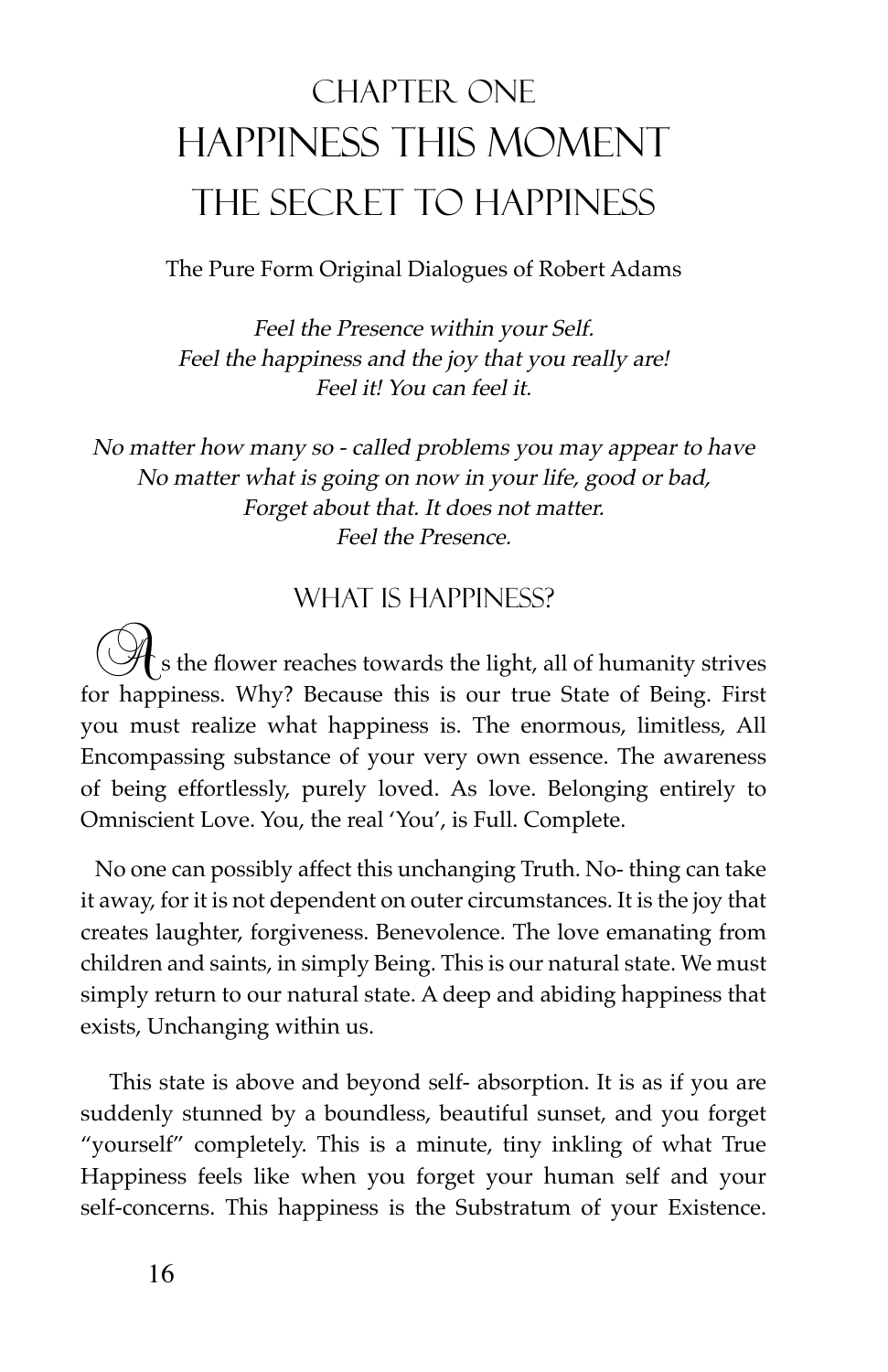But you are identifying with the outer events that are superimposed as a movie upon a screen. Ever changing, incoming events. Some are happy, some are not, but none are permanent. All the while, the screen remains pure. Permanent. In this way, your True Essence of Supernal Happiness remains untouched by all temporal circumstances. By the events shown on the screen of the real 'You'.

#### The Discernment

 Since time immemorial, mankind has been instructed on how to remain in this Truth, in this happiness, by all traditions. Christ emphasized this. It is throughout the Bible. "Be of good cheer. I have overcome the world." "The joy of the Lord is your strength." The ancient scriptures teach the joy that lies behind the most dire of human events. Now here is the mistake that most people in the West first embracing this Truth make.

 They experience a glimpse of this True Nature within, and believe that they have completed the journey. That they are 'illumined'. And of course the ego wants acclaim. Wants to teach. But the ego can never know happiness, because the ego is separate from the True Self. And the True Self is pure humility.

 So one must discern between their ego's perception of happiness, and True Happiness. One must distinguish transitory glimpses of what looks like happiness, from True Happiness. Those who only glimpse this have no idea that this is like the frst grade. They are just beginning to remember. To glimpse the Truth of Life. And they have a journey to fulfll. The joy of the journey is that you feel impelled to bring happiness to others now. For the ego has been transcended. If only for a moment. And when this happens, only the happiness remains. This glory defnes the moment.

 Can one fnd happiness in that which does not last? In the egos desire for outer approval? A wise adage states that praise and blame are both the same. They are ever interchanging. But the Truth remains Unchanging. Therefore, a flower blooms devoid of pronouncement. Devoid of seeking acclaim, of making sure that everyone knows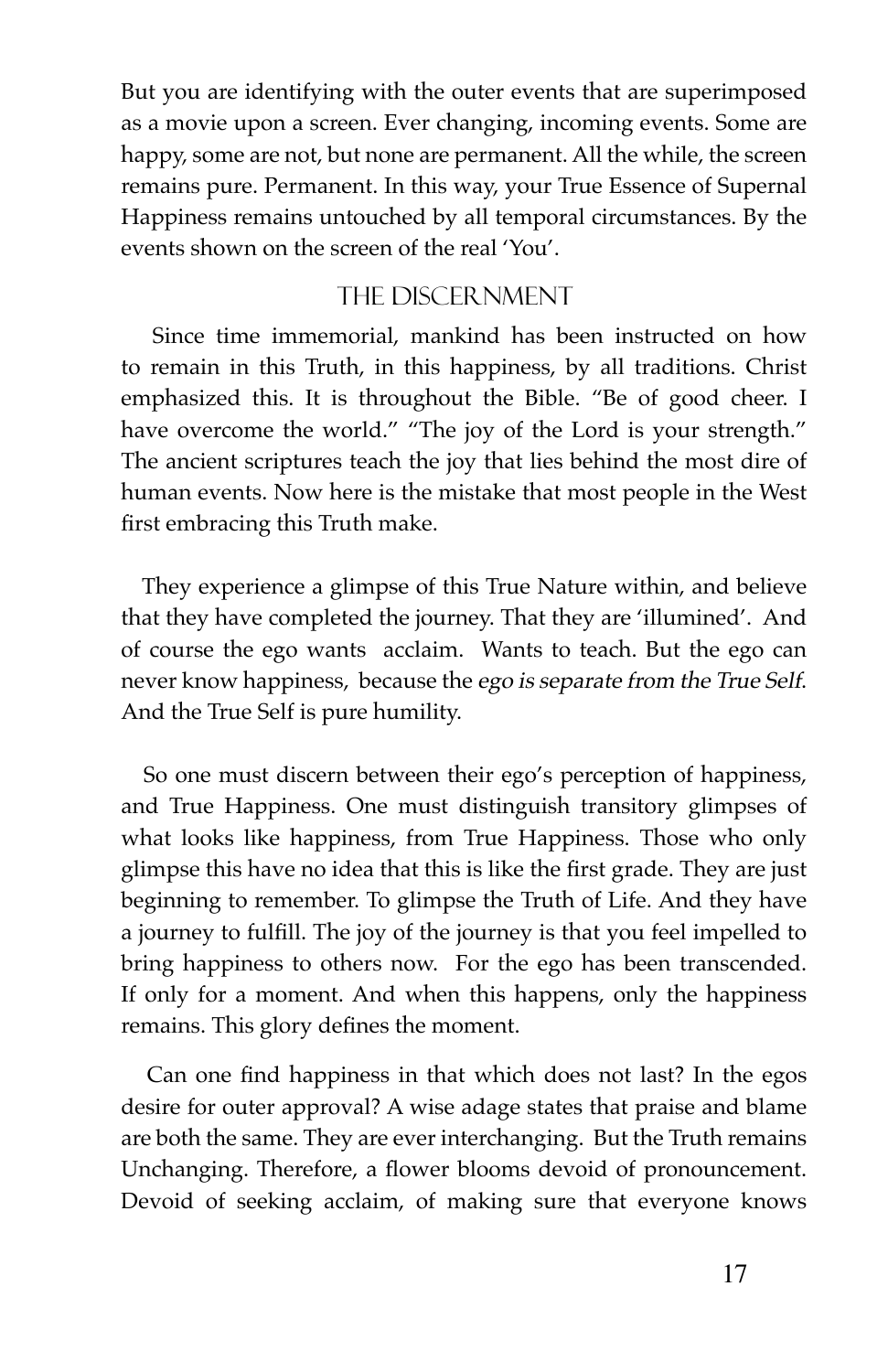that they are blooming. It is the exquisite and graceful order of the universe. The journey of all living things. This is how happiness emanates.

## How to Return to Your Original Happiness in the Moment

 Joy-full. Have you ever considered that word? To be full of joy. You. Right now. Right here. I wish with all of my heart for you to be full of joy. Right now. And yet, You are. In this Moment. In this second. That is where it all is. When you completely stop all motion and immerse yourself in this Stillness of this Moment, this Presence, there is none else but joy. Happiness is now. Joy is now. This is the point of the entire Teaching. This is your essence. Your nature. Yet who here today can tell me that they are full of joy? Joy-full?

 Have you forgotten your joy? Many of you have been so busy, trying so hard, so much, to become something, that you have forgotten your Original Joy.

 And yet without this, it is impossible to progress. This is what will warm you with brotherhood when you are in the throes of the Illusion. In the Dream of Life. This is what overcomes the appearance of loneliness. This sustains you.

 It has been given to you, as You, to sustain you. To warm you. To maintain your humanity. To return to. It is This that brings our hearts together. It is This that keeps wisdom from bringing just head knowledge. Dry words. Rhetoric. If you are following this precisely, then joy abounds. You should be able to pick someone who is practicing this path out of a crowd. Not because he has certain physical looks.

 Not because he is teaching others. Lecturing others. But because he is shining. He is kind to those around him. He is joyful. He is of good cheer. Why? Because he is moving upwards. He is going forward. He is smiling. He is seeing who needs help. He sees with the Sight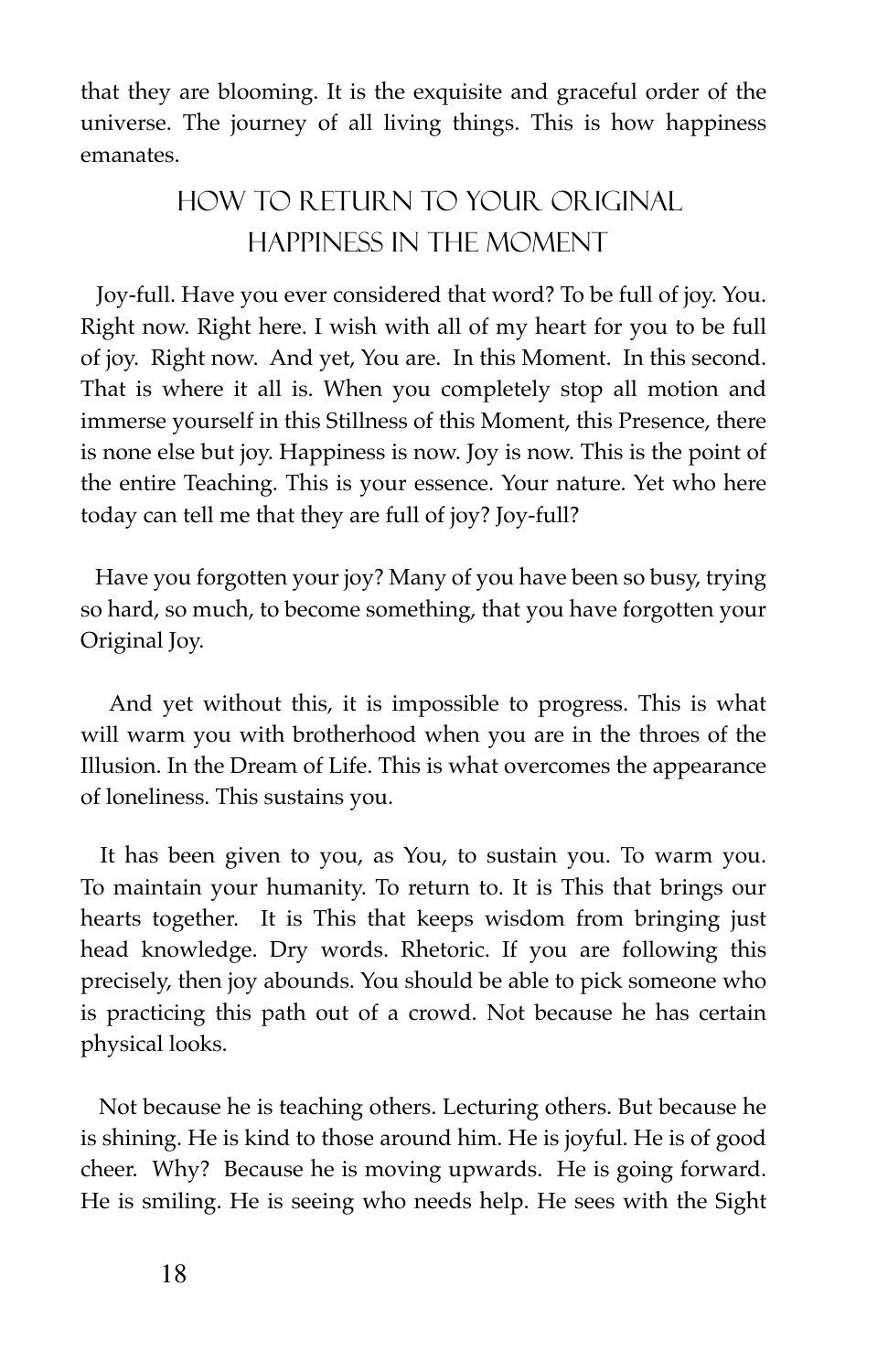of the Eternal. He is lifting others up by simplicity. He knows who he really is. And he makes others feel joyful. Maybe it is just for a moment. Maybe it is for an hour. Maybe for a lifetime. But this brief time of joy brought to another, manifests the All Pervading Perfection. It is what makes this all worthwhile.

## THE JOY BUBBLES UP

 The joy found in your Self, the joy in the eyes of a baby laughing, are all One. Why? You have found Truth. And it is good. There is nothing but joy in your future. How can this be? It is not yet polluted. The future remains in an imperishable pristine state of joy. You ask, "How can this last if I am destined to experience something painful?"

 First of all, if you are imbedded in joy, returning to joy, giving to joy, focused on joy, seeking to return to joy, awakening joy, then you are creating joy in your future. For you are creating your future anyway.

 You are transforming, The Dream, into more hospitable circumstances in which to Awaken. As like attracts like, you will no longer be attracting unnecessary events. Complex suffering. If this can be averted, your joy will now avert it. If it cannot, events affect you less. Eventually, the joy remains. You are not numb. You are not hardened. You are not in denial. You are not indifferent. You are so immersed in simple joy that it keeps bubbling up no matter what you do. You cannot help it. It is already there. It bubbles up Infnitely.

#### Do Not Forget. This is Your Natural State

 However, sometimes you have to loosen up the cork. You cannot sit around waiting. "I don't feel joyful yet. What is happening God? Make me feel joyful!" There are times in the journey when you must lift yourself up by the bootstraps and make yourself joy-full. And then it will come bubbling up. It is impossible for it not to do so. Do not forget. This is your natural state.

 This is not some strange, unusual state of affairs. This is not something that you are seeking. This is your natural state. This is your unaffected state. This is your heritage. When you are not making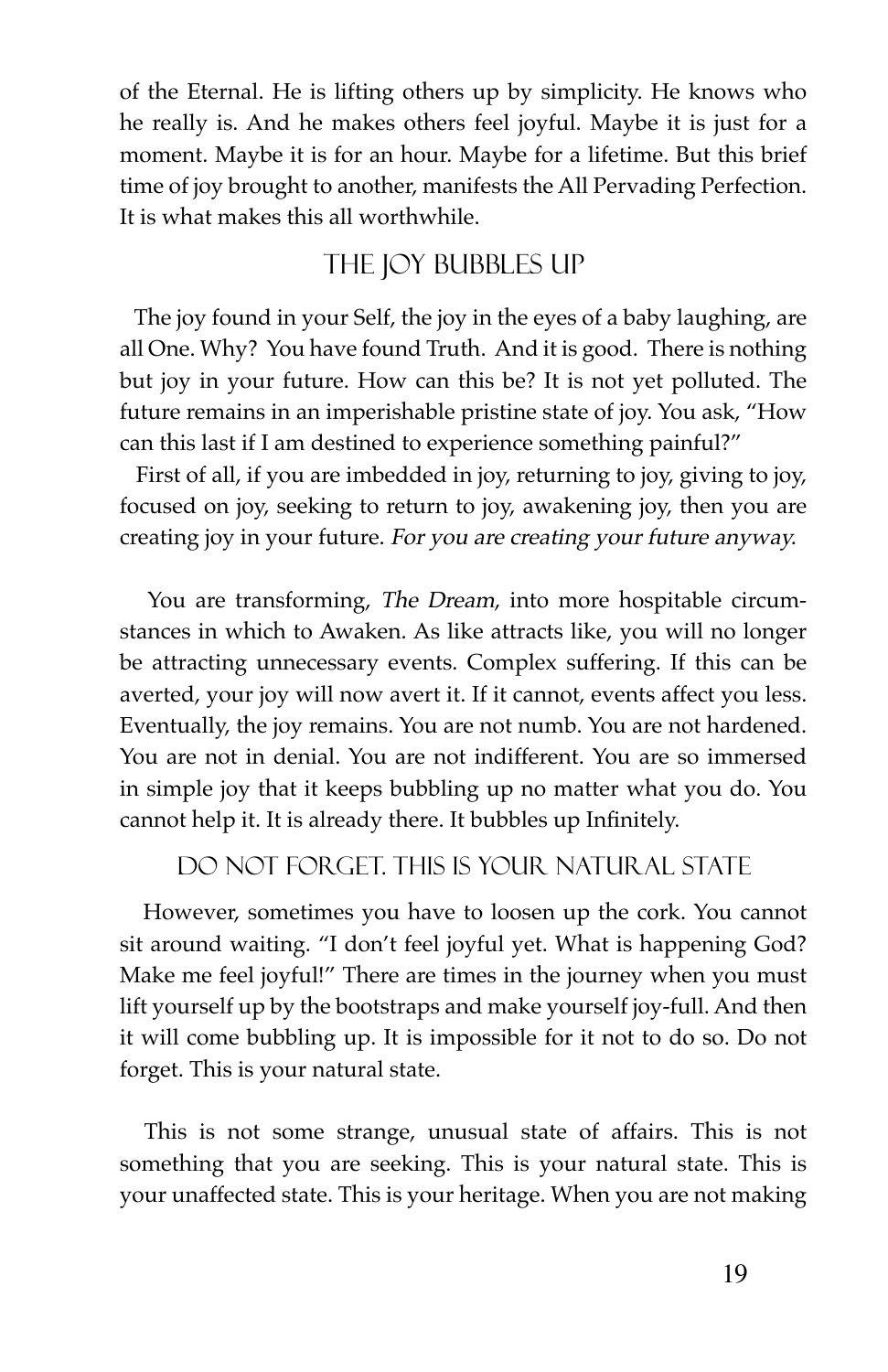decisions contrary to the joy of the Self *(God within you)* then you are Aware of this state. When you are not looking elsewhere. Then you are conscious of it. You are experiencing it. But most of the time, you are focused on what takes you away from this. In addition to this, you are participating in actions, words, decisions, that attract the opposite of joy. It covers it up. This makes the journey more difficult. For you are always recovering from one event identifcation or another. You have forgotten to identify with your natural joy.

## More Beautiful more Grand

 There is something more beautiful, more grand, more wonderful than you could ever imagine, that exists within you, which is the Substratum of all Existence. Yet in order to feel this joy, this bliss, in order to fnd total Freedom from life's so called burdens, you have to dig for yourself. You have to give up something. You cannot stay the way you are, with the same disposition, the same values, the same preconceived ideas, the same concepts, and be Free. You cannot do this. You have to do an 'about face' and totally Surrender your ego.

## Self- Surrender Leads to Joy

 You therefore have to empty the garbage can, turn yourself upside down, and empty yourself out, and it is then that you will find that You are already 'Free'. Yet even as I talk to you about these things, some of you are so full with your-self, with the small 's', *(human self)*  with your ego, that you will never, never, let go completely and give it all up.

 The number one way is self- surrender; where we surrender completely to God, but that is hard to do for most people. It sounds easy but it is not. You surrender completely and totally everything to God. Totally. Every part of your life goes to God. Not my will, but Thy will. That is devotion. That sounds easy to some people, but it is not when you get into it, because it means every decision that you have to make is left up to God.

#### THE WORLD

 You must not let a day go by without experiencing the joy of your own Perfection. Why would you choose to do this? It is all up to you.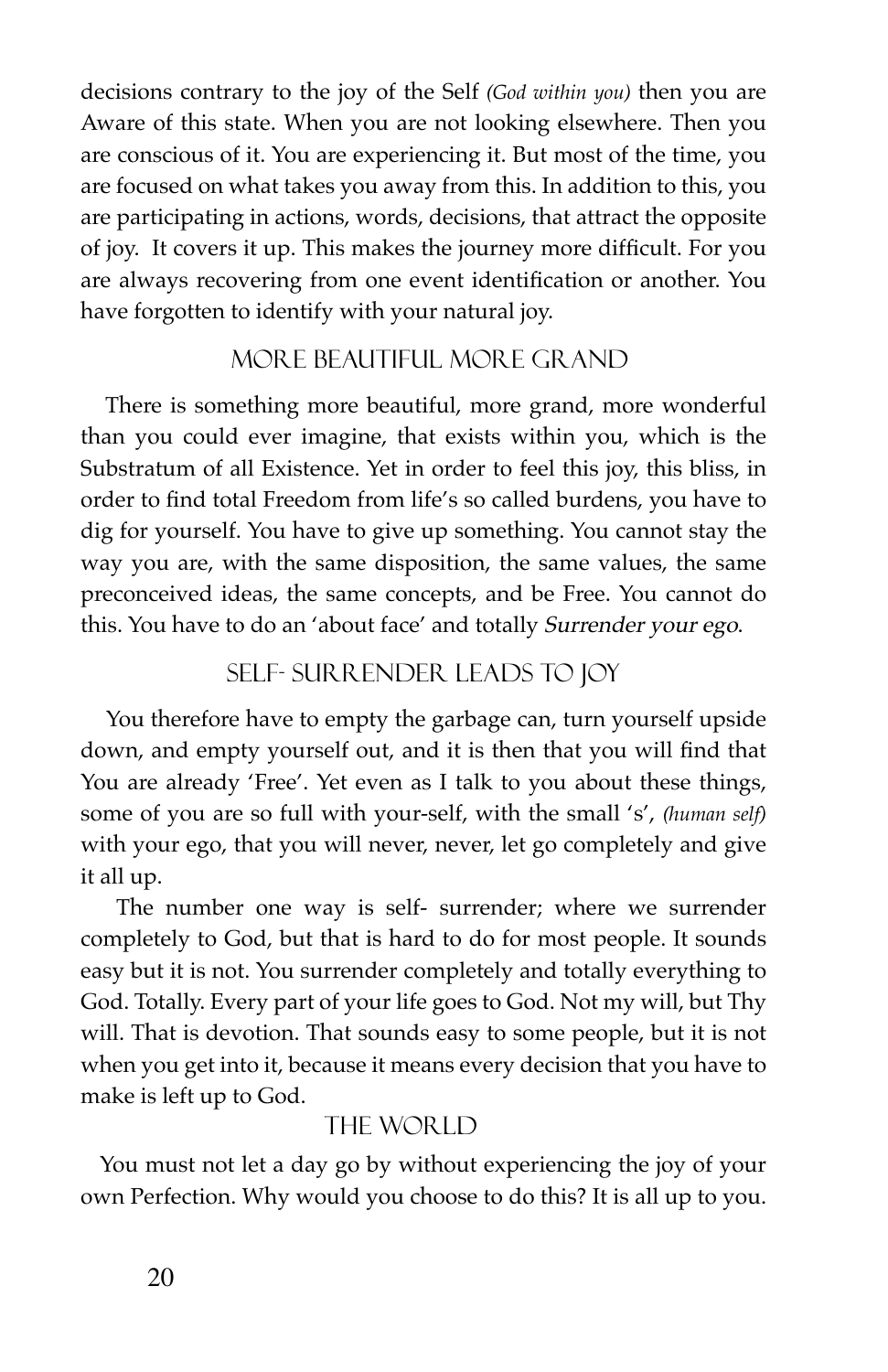Do not let this world change your True Nature. Do not be transformed by this world. You have been misguided to believe happiness and joy to be a passive state. A docile state. A dormant state. A state that holds no power in your life. But joy is a power. Joy is Reality. Joy is allconsuming. All complete. All Pervading. Joy is the true manifestation of your Being. Joy is Reality. I am going to let you in on a little secret. Joy is more powerful than anything that has a so- called negative infuence in your life. Than absolutely any event or circumstance. If your joy is strong enough, you can change anything. Take this and apply it. Now. In This Moment.

### YOU ARE PRE-DISPOSED TO JOY

 You have complete dominion over your own illusion. You have dominion over the suffering in your life. "You" as a part and parcel of the Supreme, can avert incoming repercussions. And return to your Original State. Why? You are not required to suffer to Awaken. And yet you are not to remain in a state of emptiness. Ambiguity. If your joy is strong enough, pure enough, you can change anything. Why? Because this is an untapped Source. This is the foundation of your entire Nature. This is your True Self. This is who 'you' are.

 It is fne and well to feel 'peace', but when your Heart Center explodes open you will experience a joy that cannot be contained. You will not go around in a state of giddiness. Although this is fine too. You will be so deeply attuned to Truth, to the Absolute Truth of who you are, that at times you cannot stop smiling.

 How will you know if this is truly joy, your True Nature? Because you will positively affect others. Because you cannot stop it for long. It will bubble back up again. It motivates you to reach out to give to others.

 Joy is not self- contained. It is not to be hoarded. You do not 'discover' it and attempt to 'teach' it to others. The All- Pervading does not emanate Joy to hoard. To keep to oneself. This is impossible. Absolutely impossible. For Joy, like happiness, has an expansive nature. It cannot stay stagnant. Therefore, do not let anyone possessed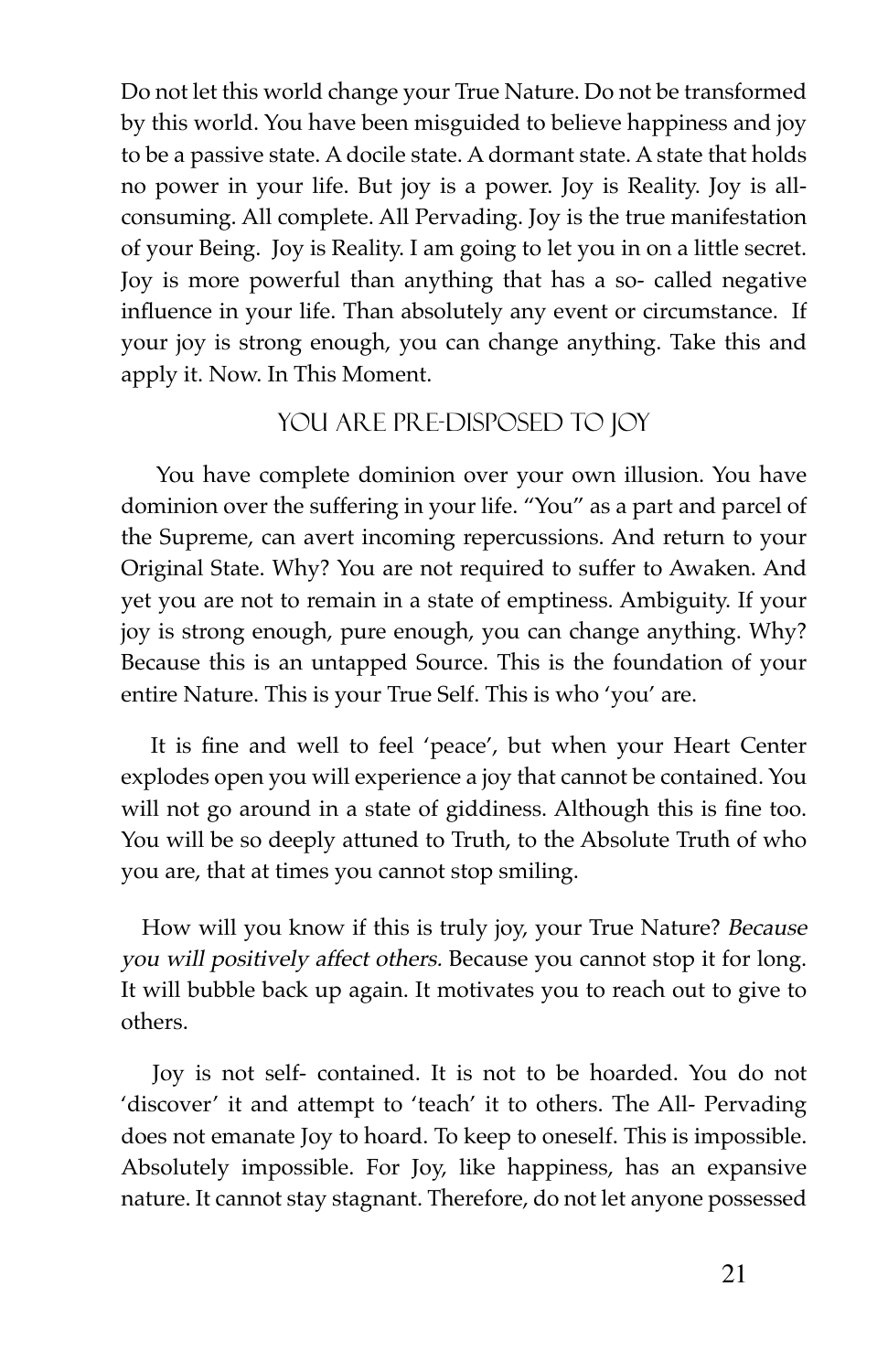by arrogance, illusion, affect you adversely. For you are predisposed to joy. For example, I see pain in someone's eyes. Yet I know that this is not who they are. They believe that they are this person. This experience. They may even experience pain for others. Compassion for others. So I may show them who they really are. And they remember their True Identity.

#### I Will Not Let You Remain In Pain - Spontaneous healing

But first I will help them with their 'problem'. Often times you tell me after the blessing line *(each audience member may receive a traditional personal greeting after public Discourse)* that all pain has suddenly disappeared. That joy fills your hearts. And so the blessing line has grown longer. But this has nothing to do with me. This is Truth touching Truth. For a moment you are returning to your Home. Your true state of Being. You must learn to temper the human journey through this dream with wisdom. The wisdom of activating joy. Therefore, if you are here with me, I will not let you remain in pain. For this is not a normal state of affairs.

 Happiness is Now. In this Moment. You must capture the Moment. It is yours. You must immerse yourself totally in this Moment. Devoid of thoughts. Devoid of movement. Devoid of pre-conceptions. Melt deep, deep, deeper into the fullness, the richness of this Moment. This Moment in time. Then you will see the timelessness of eternity. In this one Moment. Not the past, not the future. Close your eyes. Forget what has happened to you. Forget it all. Let it all go. Let us dive into this Moment. For happiness is Now.

#### Disappear into the Silence. The Presence. Find your comfort here. Now. Become this. Allow the joy to bubble up. Feel this. Now.

 The problem is that many have not ever experienced joy. Therefore you have formed incorrect concepts of this. Joy is not often found here *(in the world)*. You think that joy is getting everything that you want. But that lasts for a moment. Joy is Eternal. You may think that joy is the relief of all of your problems. This is a little closer. However,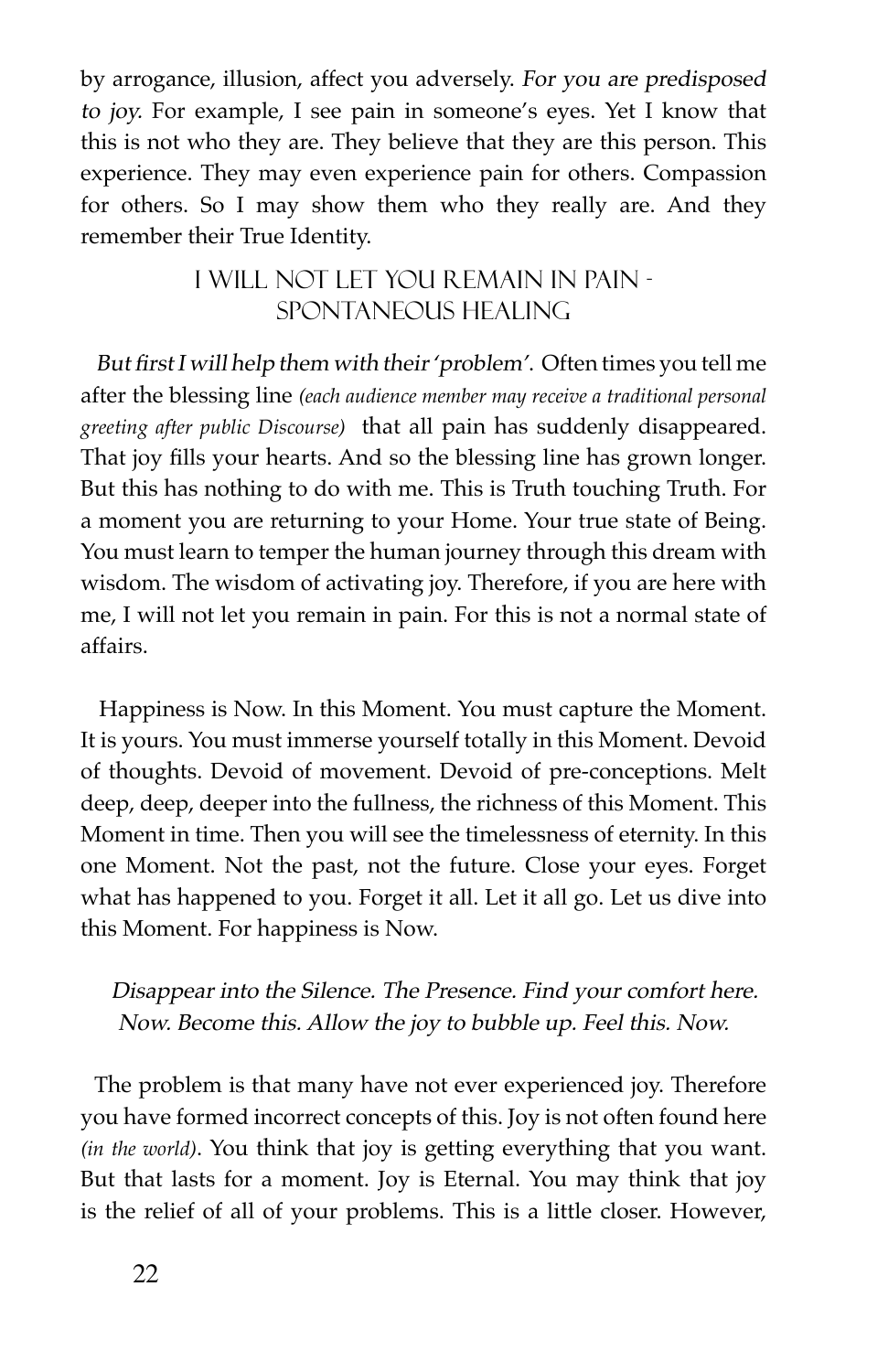'problems' are irrelevant to true joy. Problems are transitory. They have no substance.

#### Joy is Ultimate Reality

 It is as if you are walking down the street and see a few ants going by. This is how so called problems look in the face of pure joy. They have no power over you. And yet you are driven to permeate everything in your environment with this joy. Joy has no limits. No beginning. No end. It is all- encompassing. In true joy, you forget 'you' and you become joy.

 When several people are experiencing the joy within, the separation, the individuality, disappears. The alienation disappears. The suffering disappears. The ego, the arrogance, the ill will, the loneliness, it all disappears. Because that is illusion. And joy is Reality. Truth manifests as joy. It can be quiet and gentle. It can be all-embracing. But it is always of great benevolence. Great equanimity. In the face of joy 'healing' often occurs. In the face of joy, discord dissolves.

 Have you ever been around someone who is very angry, and then the pet that they love comes up to them, or some other event occurs, and they have to remember to choose to be angry again? Because joy is of Truth. And Truth is the Ultimate. Therefore Joy and Truth are inseparable. One leads to the other. And you cannot have one without the other. You cannot experience Truth without experiencing joy. And you cannot experience Joy of the Self without experiencing Truth.

#### The Small Glimmer of the Eternal layers of consciousness

 What you perceive as joy in one who is in Truth, is only the tip of the iceberg. It is only the refection, the small Glimmer of the Eternal. The depths of joy are incomprehensible. It just Is. And it is You. Why is it incomprehensible? Because there are so many layers of Reality. Of Consciousness, that exist within you, that the joy increases with each one. The permanence of joy- flled Reality expands, as your Awakening increases. This joy allows for understanding many Truths regarding your journey that would otherwise be intolerable. For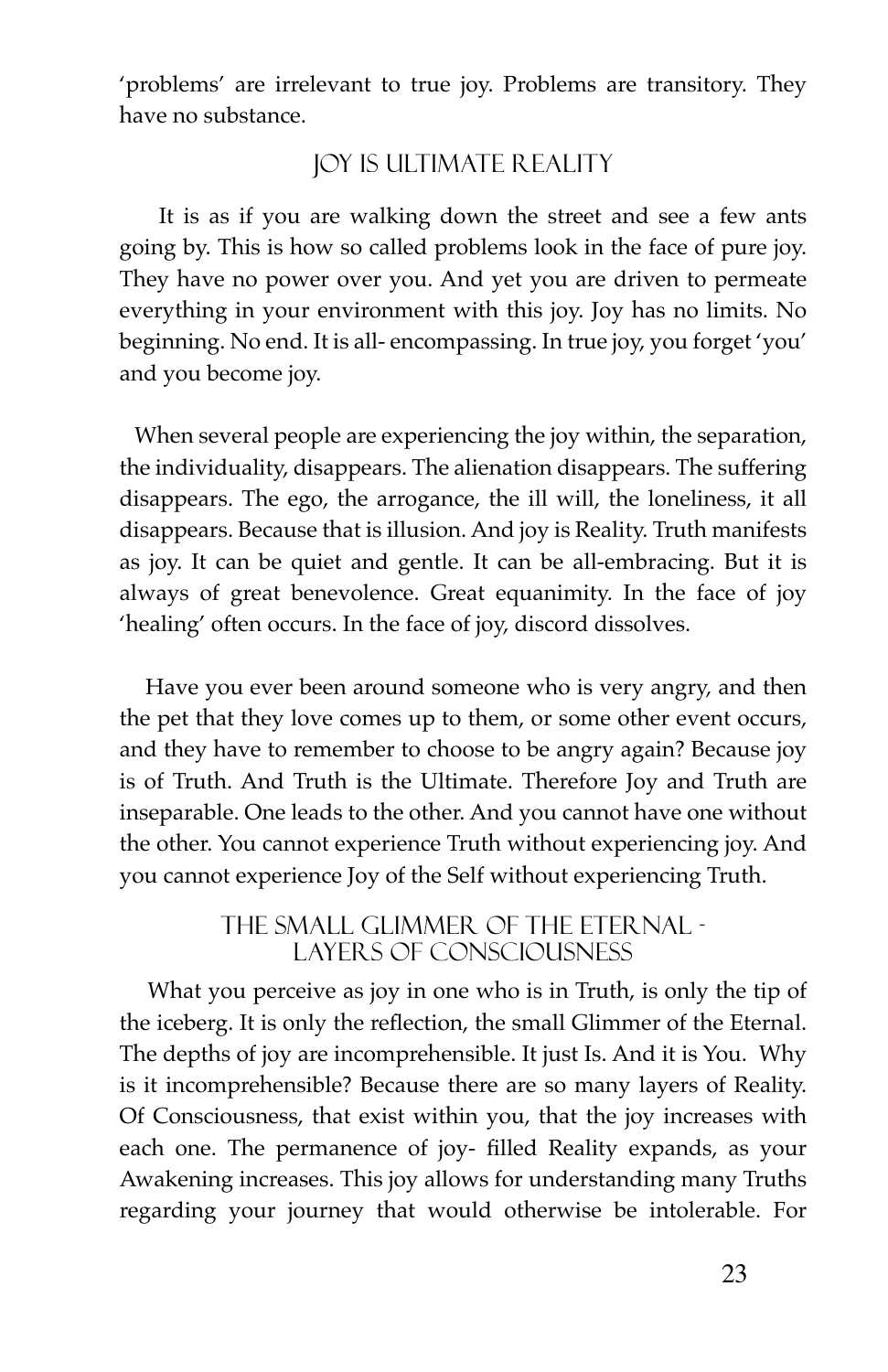example. Say you are meditating on the Presence within, deeper and deeper each day. You are non-compromising in your daily dedication. It is like eating. You never forget to eat. Thus you nourish your being. One day a new Clarity emerges. Because the process of Awakening is the journey of clear sight. About yourself most of all.

#### Seeing From the Eyes of Truth truth never changes

 Facts change. But Truth never changes. Truth is eternal. Perhaps you see that you are not what you thought you were. Perhaps you suddenly see that you are intolerant. That you are mean- spirited. You never saw this before. You observe your past actions. Without seeing from Deep Truth, from deep Realization, this information can be very confusing. Disheartening. Discouraging. However, from Awareness, from experiencing joy, you now see this from the eyes of Truth. From compassionate understanding. From joy. The Joy is all -Permeating. It is so fulflling. Therefore it guides you to the most spiritually appropriate action. Of course, this would be to correct past actions as much as possible. To balance this with compassion, selfless service, and acts of Truth.

 You realize that this illusion will never occur again. You have evolved. Some people call this repentance. Some call it offering obeisance. The point of this is that joy will eventually reveal your True essential nature.

 This allows wisdom to prevail. This is the joy that emerges from Truth. This is different from temporal happiness that leads to sorrow and back to happiness like a yo-yo. Now many of you have heard of saints and sages that seem to live like this. In the heights of elation, and then experiencing the 'dark night of the soul'.

 However, this occurs once or twice with them, not as a continual condition. When one has reached the supernal heights of inner joy, there is a strength that emerges. A solidity. A foundation. And everything else pales in comparison. Do you see? Let us all forget all about everything else for awhile and immerse ourselves in joy.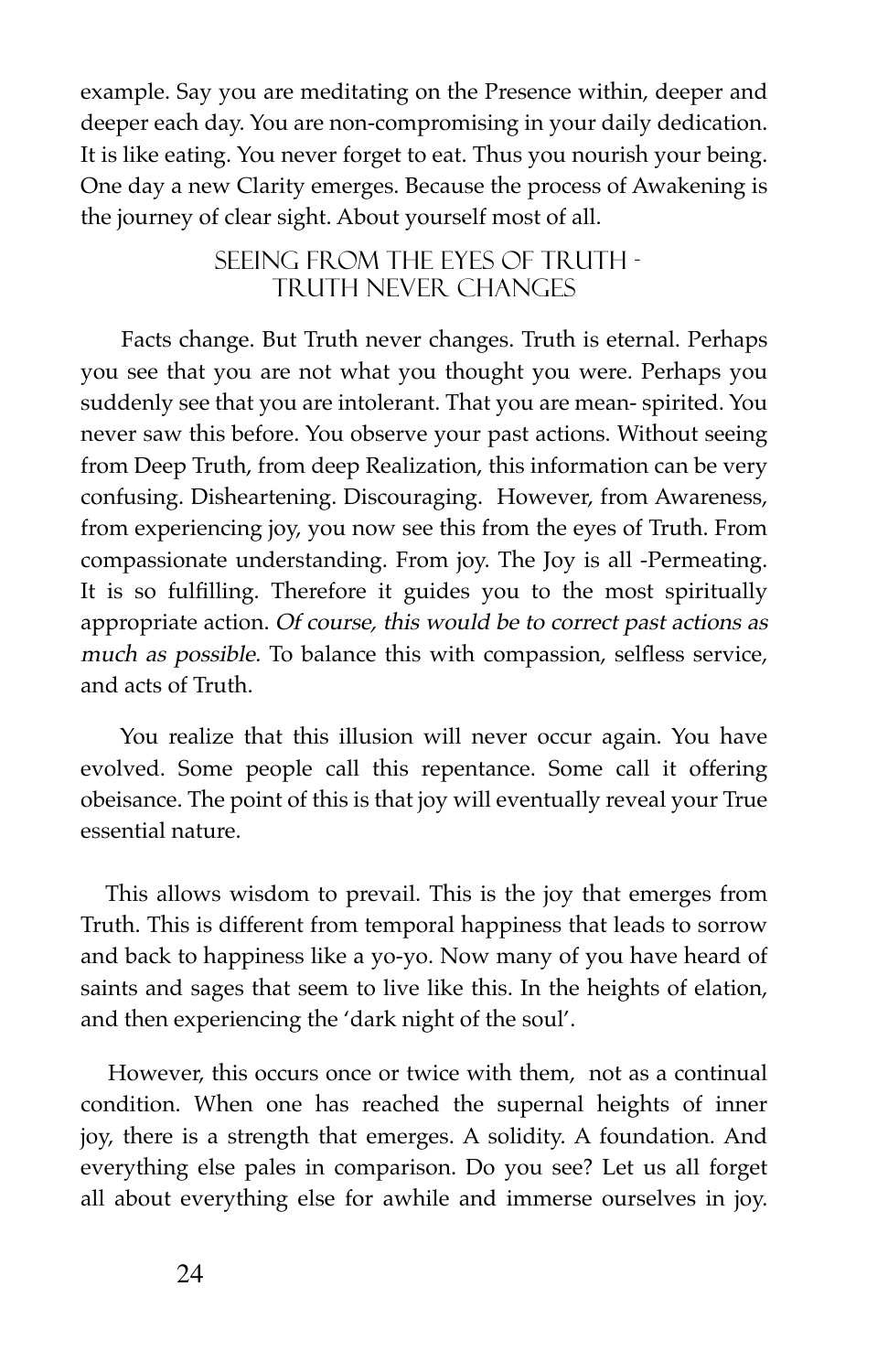Sing with all the love in your heart. Forget all of your concerns and simply reside within your True Nature. Do not think about anything else. Dwell in the Truth of who you are. Sing with love. *(Robert sings inspirational songs with auditorium audience lead by performing artist.)* 

#### Ever the Same -unalloyed happiness

 There once was a little boy. He lived on a small piece of land with his parents and his animals. He loved them very much. He sat in the sunshine every day. He cared for his parents as they grew older. Soon they passed on. He went out into the world. He still retained this happiness.

 Soon he began to meet people. "Why are you smiling?" They said. "What is wrong with you?" "I am happy. Why shouldn't I smile?" He went on about his way. He soon came upon some other people. He had to apply for a job. "Why are you so happy? I don't want to hire you. Something must be wrong with you. You are not like us." They did not hire him. He kept looking for a job. This is the way of the world. The happiness that others have lost sometimes makes them angry.

 One day the town hall caught on fre. All of the people who he had met ran away. The fire officials could not save the people because the fre was so violent. The boy ran into the building and saved the people, risking his own life. They were amazed.

 Suddenly everyone wanted to hire him. He was a hero. He was given the best job in the town. Soon he became very rich. Yet he remained ever the same. One day he smiled at some people in the street. "What are you smiling about? Oh. It must be very easy to smile when you are so rich and successful! If I were rich and successful I would smile too." They looked at him with scorn.

 You see, whether he was rich or poor, employed or wandering, the world was the same. He realized that you could not win with people. They must discover happiness for themselves. He soon tired of riches and working long hours, and gave everything away to the poor. He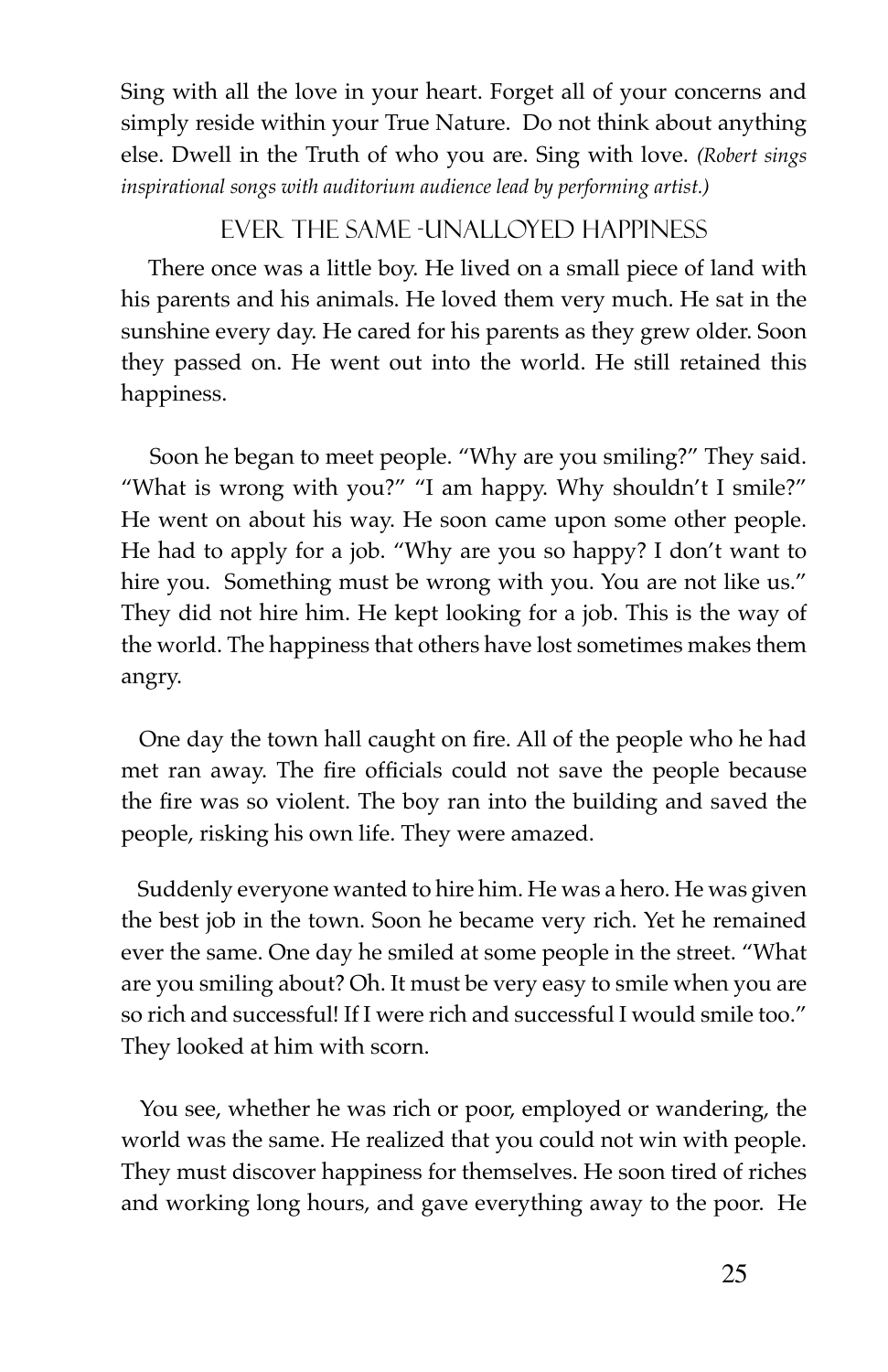took his animals and moved into a little shack on top of the hill. As he grew old a great light began to emanate from his shack on top of the hill. All of the townspeople below could see it. As he grew older, he became known as "The Happy Saint'. People from far and wide came to see him. And they all walked away happier for being with him.

 All of his life he refused to become polluted by the world. And his happiness remained. Whether he was young or old. Rich or poor. Working or unemployed. And this was the happiness that the world now sought him out for. Soon, no one remembered that he was once rich, once poor, saved peoples lives, was ridiculed. Throughout it all, he remained ever the same. And this is what we are called to do.

#### CATCH THE MOMENT

 Look around you. Do you now the persons name next to you? Do you know what they are going through? What they need? Do you know who lives next door to you? It does not matter what the result is. Just remain joy-full. Just fnd the little spark within you and expand it. Expand it unto other people. Catch the Moment.

 Catch the moment that you feel this joy within. As you experience your Self in meditation. As you experience who 'You' are. The Moment that you feel that joy, the Moment that it emerges. The Moment that the Awareness that All is Well, above and beyond all passing events is experienced, stay there. Do not move. Hold on to it as long as you can. Take this Moment with you. Remind yourself of this experience. This is why I say that this must be experiential. It must be an active experience.

 Now imagine that this joy that is beyond 'happiness', is who You are. You are That. Become this joy. Let all the barriers, all the hurts, all of the events that are holding you back, the resentments, let it all dissolve into The Truth of who you are. Just surrender to the Truth. Into your Original Identity. 'You' are in complete peace. This is permanent. This is your Origin. You can return to this Consciousness at any time you wish.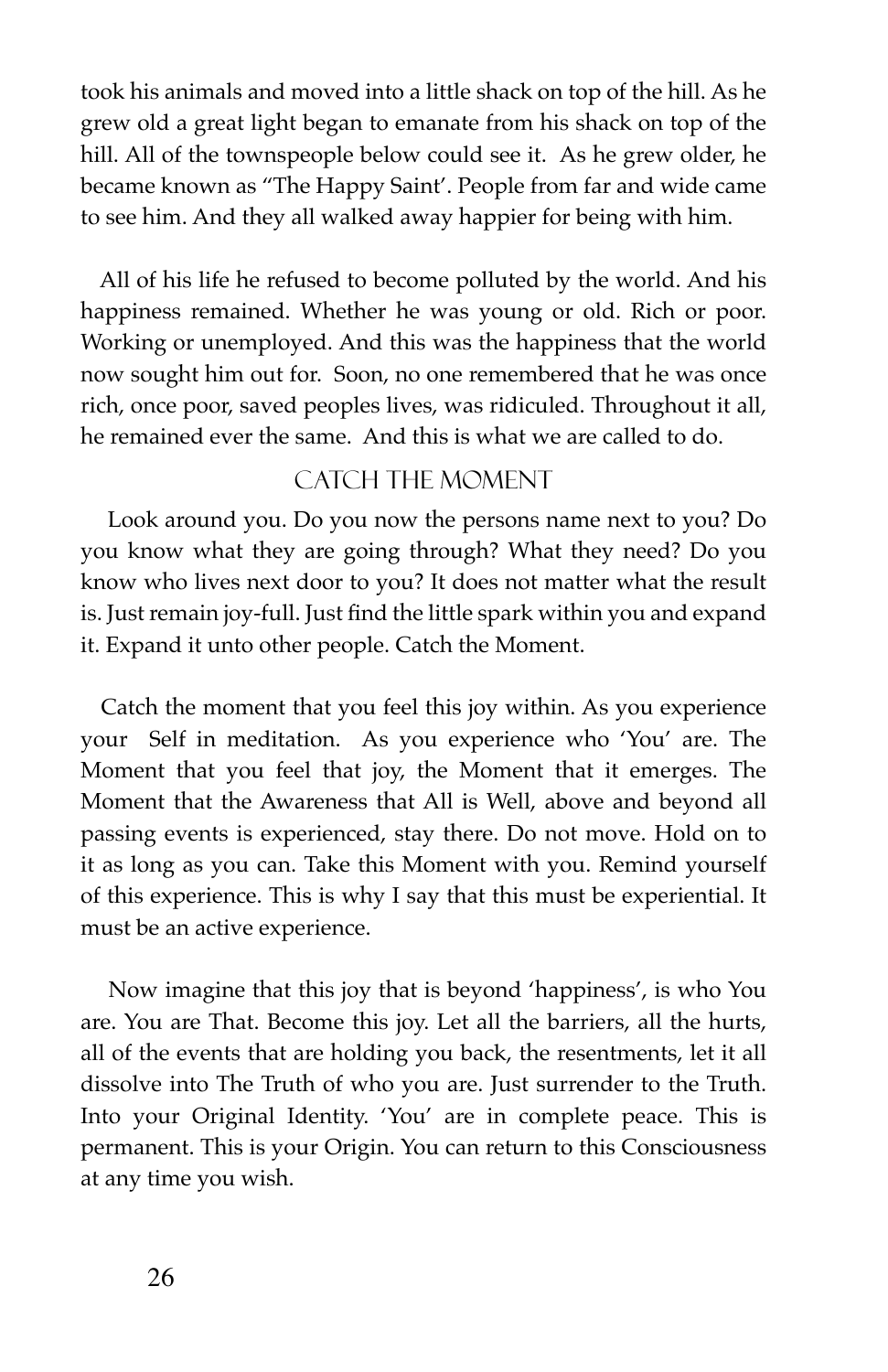#### The Law of Supernal Love

 Turn your mind from all that is not. Become all that IS. From this, the Truth of who you are, will take over your life. For it is a Higher Law. It will not allow you to engage in anything that is not of The Law of Supernal Love. Whether you are sitting and Pondering, or walking through Disneyland. Washing the dishes or dancing. You remain in accordance with this Stream of Reality.

 Everything that you do now originates from this wisdom. The emptiness of the world becomes radiant with Truth. Everything that you do becomes new. You have nothing left to defend. For all of your actions are in accordance with The Power That Knows The Way. This is not to say that your human self, your mortal self, becomes perfect. You simply correct what it not of the laws of the Correct Action, and move forward into your conscious evolution.

#### Joy is Rooted in Truth

 For some, joy seems very far away. Yet you must be rooted in joy in order to be strong. To be strong in this world. Strength does not come from brute force, aggression. Whether verbal or otherwise. For this is an empty mirage. For a moment you may appear to win something, but the damage to yourself that you have incurred is going to put you right back at the beginning. You will have to start all over once again. Start to progress from point zero, in order to rise to the level of understanding of how humans must treat one another.

 Yet joy is grace. For joy takes the grimness out of it all. Joy is rooted in Truth. Everything rooted in Truth will lift you higher than you could have gone without it. Therefore joy is imperative. If you feel that you are unable to awaken joy, simply bring joy to another. Do not 'try'. Do it. Not a half- hearted attempt. Transform another beings reality with joy, if even for a moment.

 This will bring you so much Grace that you will not be able to contain it with your human-hood. Yet this is not why you do it. You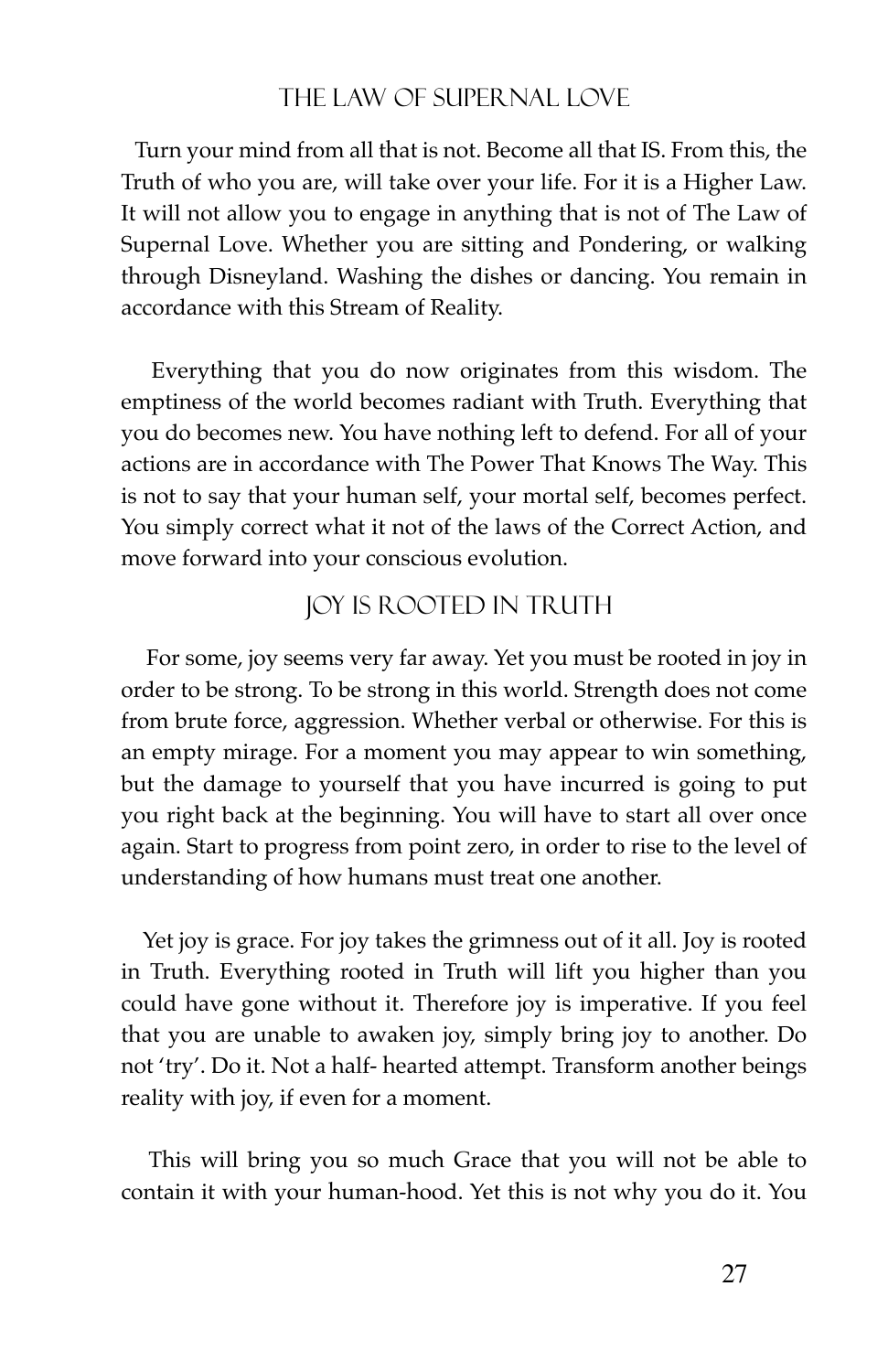do it because it is the highest action a human being in a physical embodiment can do for another. Joy multiplies. As I say, it expands. It is like a balloon that takes you higher and higher into awareness of the Supreme. For joy is its very Nature.

 As you are Unfolding, be thankful for the opportunity to give joy to others. It does not have to be a big ordeal. The simplicity of joy can transform everything. *(Pause-Silence)*

 I wish joy for all of you. If you are in pain, walk away from it internally. Walk away from the pain and bring joy to another. It can be small. For example, each year we go to places of suffering, places where children have been picked up off of the street, abandoned. They have no one. When we give them beautiful books, toys that they never dreamed of, for a moment they feel joy. When we talk with them, tell them spiritual stories, play with them, they feel that joy is real. It exists. Their spiritual awareness has been ignited. They have felt the touch of The Supreme.

 If this experience did not happen, they would feel that life is dark. They would become dark. This is the way of worldly illusion *('Maya').* But for this Moment of joy, they may become an asset to humanity. Their suffering has been lightened. And your time here has been well spent. Therefore, take the opportunity this week to find sustenance in the joy within. Make this a part of your life from now on. This will assist you greatly. *(Someone in the audience rises to hand Robert a fower.)*

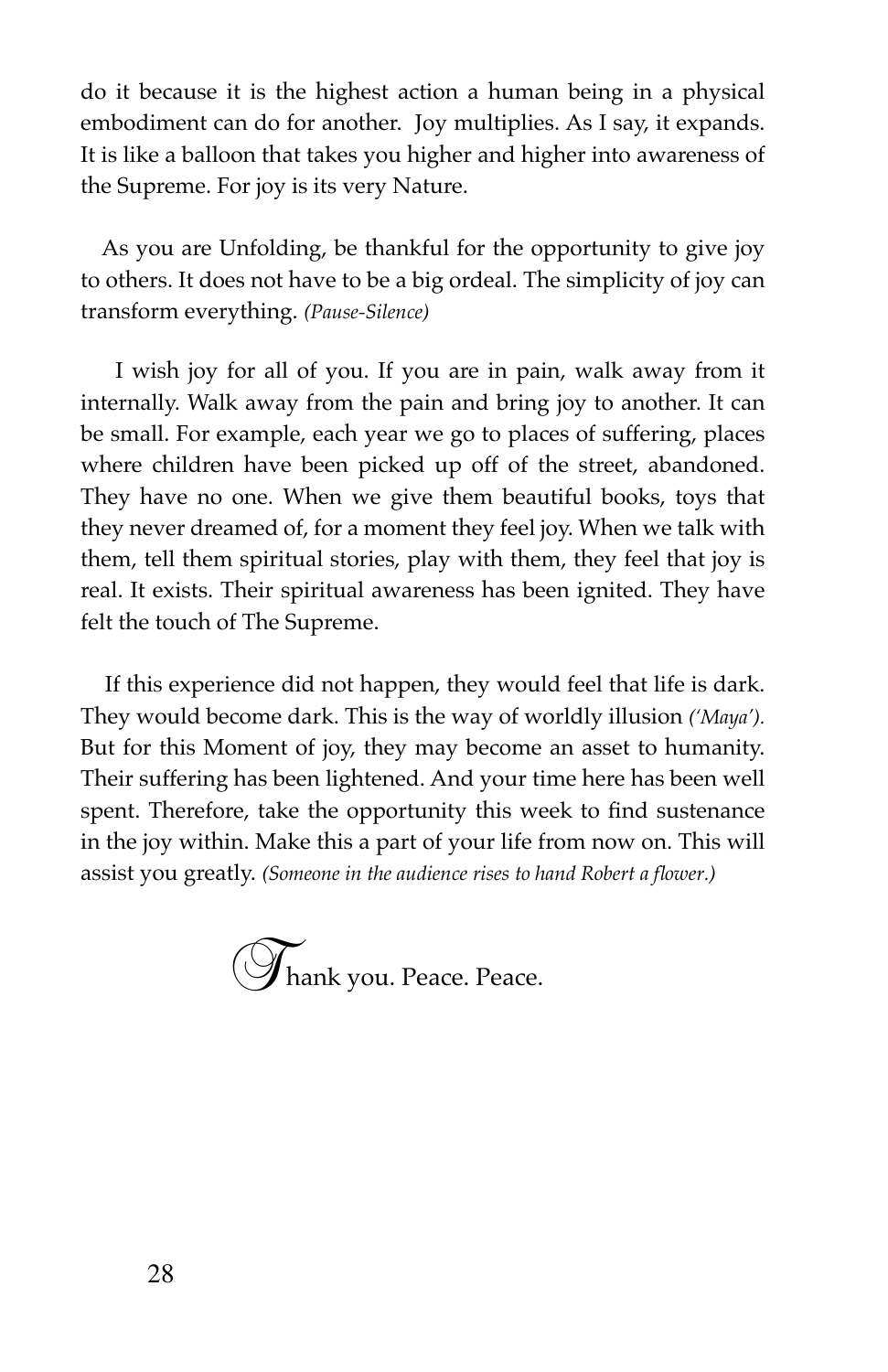# CHAPTER FOUR Happiness Supreme

appiness is complete, total fulfillment within. How is this possible? You must cling to the realization that you have been created with everything that you could ever desire within you. Within your Self. Now of course here is the secret. I am not speaking of your human self, the fuctuating mind. The tempers, the desires. The thoughts that tell you that you must have this or that, to have others think of you a certain way. Gain adulation. Be popular. Have name and fame. Step on others.

 Even the ego's more subtle arenas tell you that you cannot be happy. Unrequited love. The change that was unexpected. The job that passes you by. The disappointments. Of course you must regard these things with compassion. But they have nothing to do with 'you'.

 Many who are seeking the Truth of Happiness in the Moment feel that they must push these things away. Harden themselves. Withdraw and become cold. There is no compassion. Then they believe that they are 'happy' within. That these things can no longer hurt them.

 They tell themselves that this is inward progression. They do not need anyone. They do not desire anyone. They do not need anything. They do not desire anything. Yet there is something missing. Something very important.

 They are not coming any closer to the happiness within. To real happiness. They are simply becoming apathetic. This distinction must be discerned. This is imperative. Many come to me that are stuck in this situation. They are unable to perceive it. Therefore they remain in a state of non-progression. They are secretly frustrated. For this is not how we were created to live. We must be very real about this.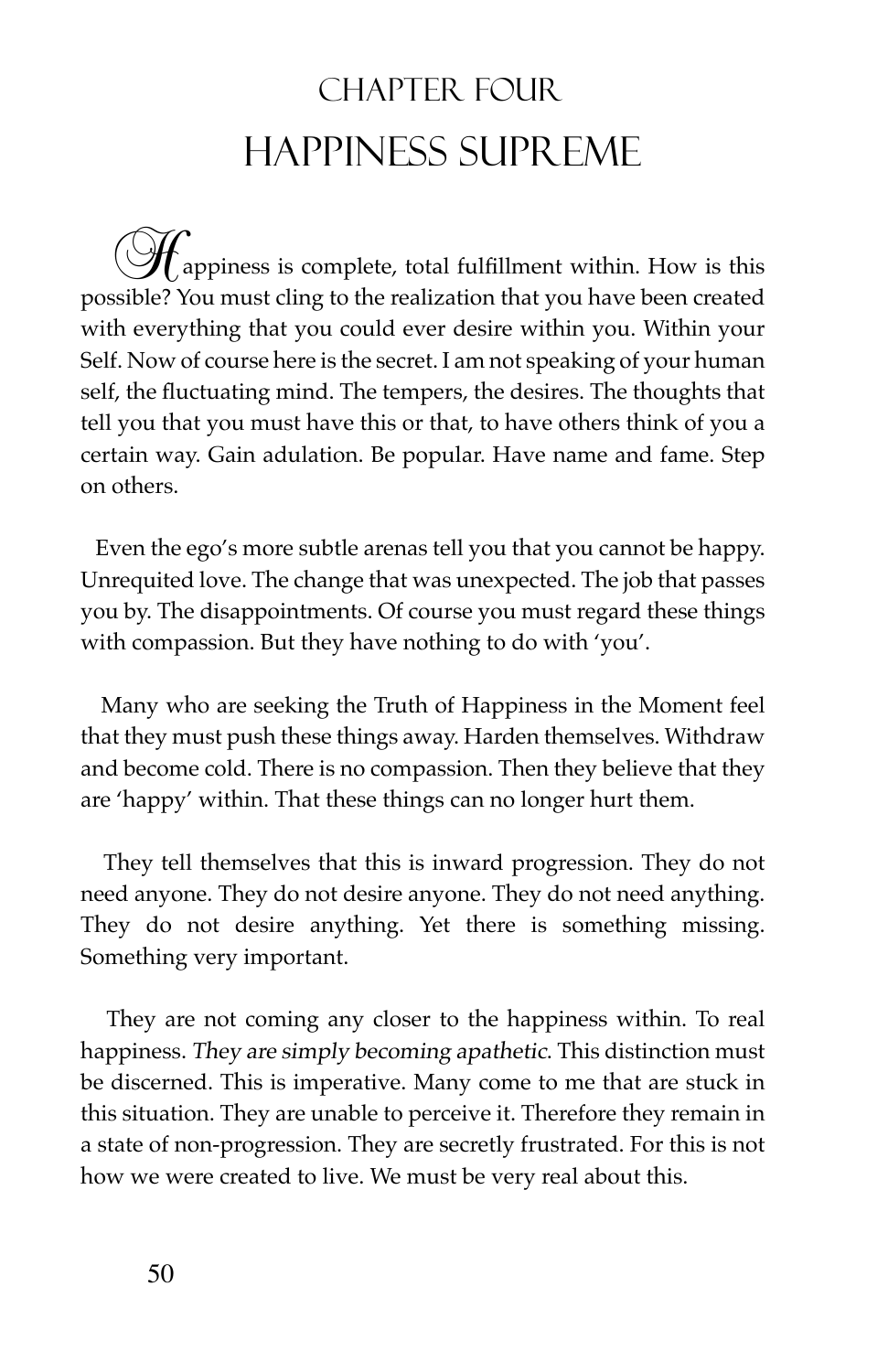#### Unalloyed Happiness

 We are a part and parcel of distinct universal laws that have been recognized since the beginning of time. We are part and parcel of an expansive, indescribable, all encompassing beauty that has no end.

 Wisdom has no denomination. Truth has no *('superior')* religion. This is not to say that devoting yourself to a powerful faith, a religion, will not enable you to overcome the vicissitudes of life. To know Truth.

 This simply means that the Truth is that our True Nature is Unalloyed Happiness. When we are not worrying about the future or the past. When we are not resenting or angry, fearful, thinking thoughts that come and go, unrelated to who we really are.

 We arrive with an inclination to happiness. To light heartedness. To benevolence. The problem is that the world's definition of happiness has nothing to do with true happiness. The happiness that adults have invented. It has nothing to do with momentary, feeting desires. With the convolutions of the ego. With pride. With satiation within the human experience. Satiation of the senses does not bring happiness. Happiness is the deep, complete fullness of being that is experienced as belonging to a greater Boundless Love. An indescribable compassion. Absolute Love. Bliss Awareness. This is a factual, palpable Reality. It is awaiting you. The more you progress, the more this will cease to become words and become your personal experience.

#### The First Sign of Progress

 It is important not to confuse the personal self, "I", with the I AM, or the True Self. The personal self can never become Pure Awareness. The personal self can never know Consciousness. When you come here with an empty mind, you gave up the personal self, and therefore you experienced Pure Awareness, and that results in Bliss. Bliss that you can feel. The Self cannot be explained by words. It can only be experienced as Pure Being. And that Being is Pure Consciousness. Blissful Awareness of our True Nature. This is why you hear me say so many times, that the first sign of your progress is when you being to feel a profound peace within yourself. You realize that in one sense,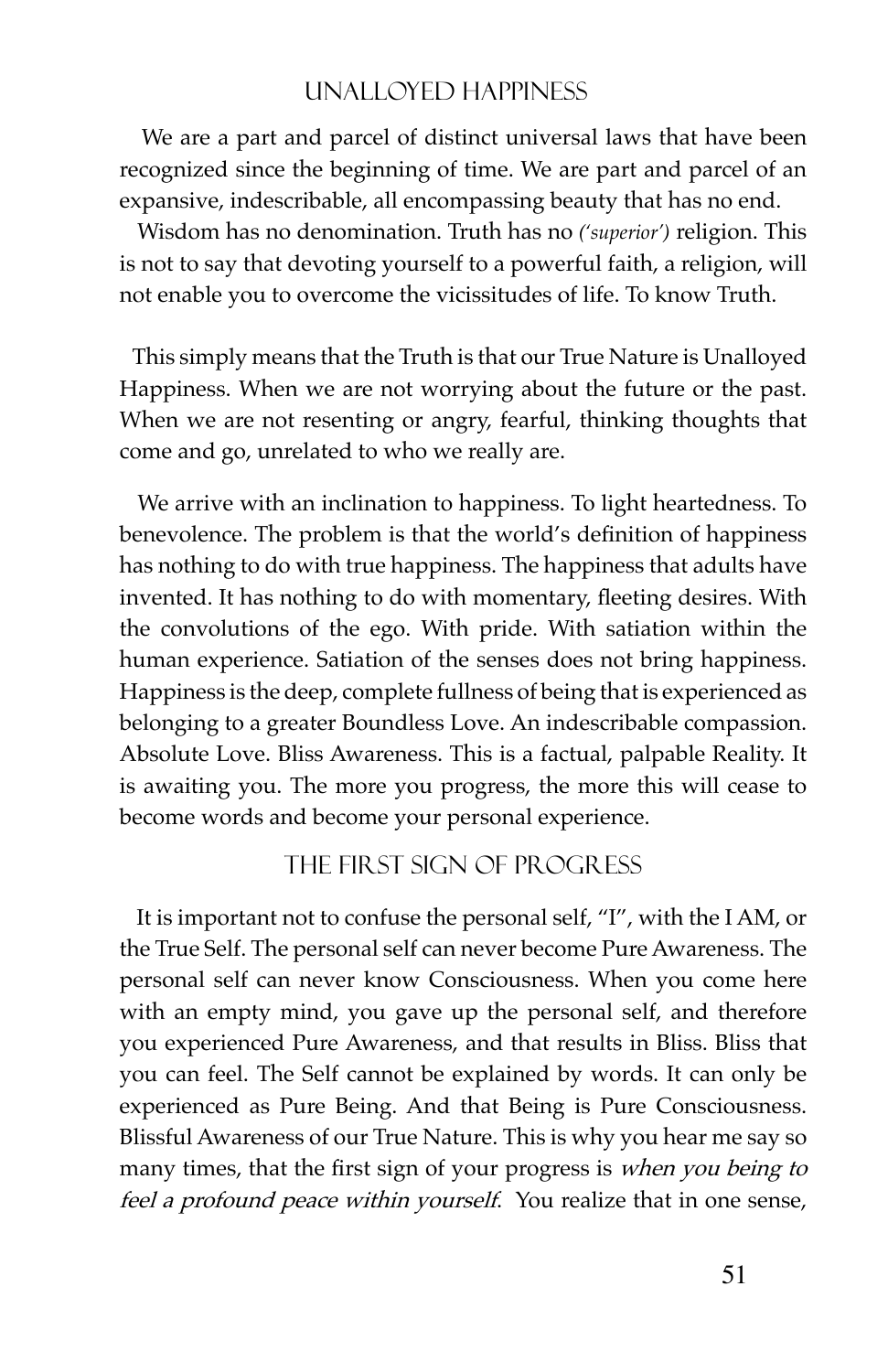everything is supposed to be the way it is. Just to understand this is an advanced state. For you realize that you are not saying that you are not going to help others. It is paradoxical. Let's say you give a homeless person a good meal. You put him or her up for a couple of days. You give them fifty dollars in their pocket, and they go their way. A few days later, the person is right back where they were before. Yet, you have done what you were supposed to do!

#### THE ORDER AND HARMONY OF HAPPINESS

 This is why when you help someone, you should not think about it. You should not ask what is going on. You should not even wonder if you did the right thing. You are doing what you are supposed to do, and then you drop it and forget it. You do not become a part of the game. And as you become peaceful, anger slowly drops from your consciousness, as all anxiety and bitterness and hate are transcended.

#### The Truth is Gracious

 You begin to feel a wonderful peace. You begin to notice that those people who come into your aura also feel peaceful, feel harmonious. You are not doing anything voluntarily. You have just risen. You have risen to a higher state of consciousness.

 A rose need not declare: I am fragrant. By its very nature, it is fragrant. By your very nature you cannot help helping. If you cannot say a good word, or help in any way, you say nothing. And by your Silence, you have blessed someone else.

 It is like a burned rope. A Sage realizes that the rope is burned and it is of no true use to anyone. Whereas the average person looks at a burned rope and believes the rope is real and can be used. So it is when the average person looks at the world, everything that the senses tell them, appears to be real. They identify with all of these things. They identify with situations, with persons, with places with things. Whereas the Sage sees the same thing, but is only conscious of the Self as the Universe. In the meantime, as you are Unfolding, in the midst of daily life, do not forget that happiness is your True Nature. Not a few words that sound good, but a true, abiding, wonderful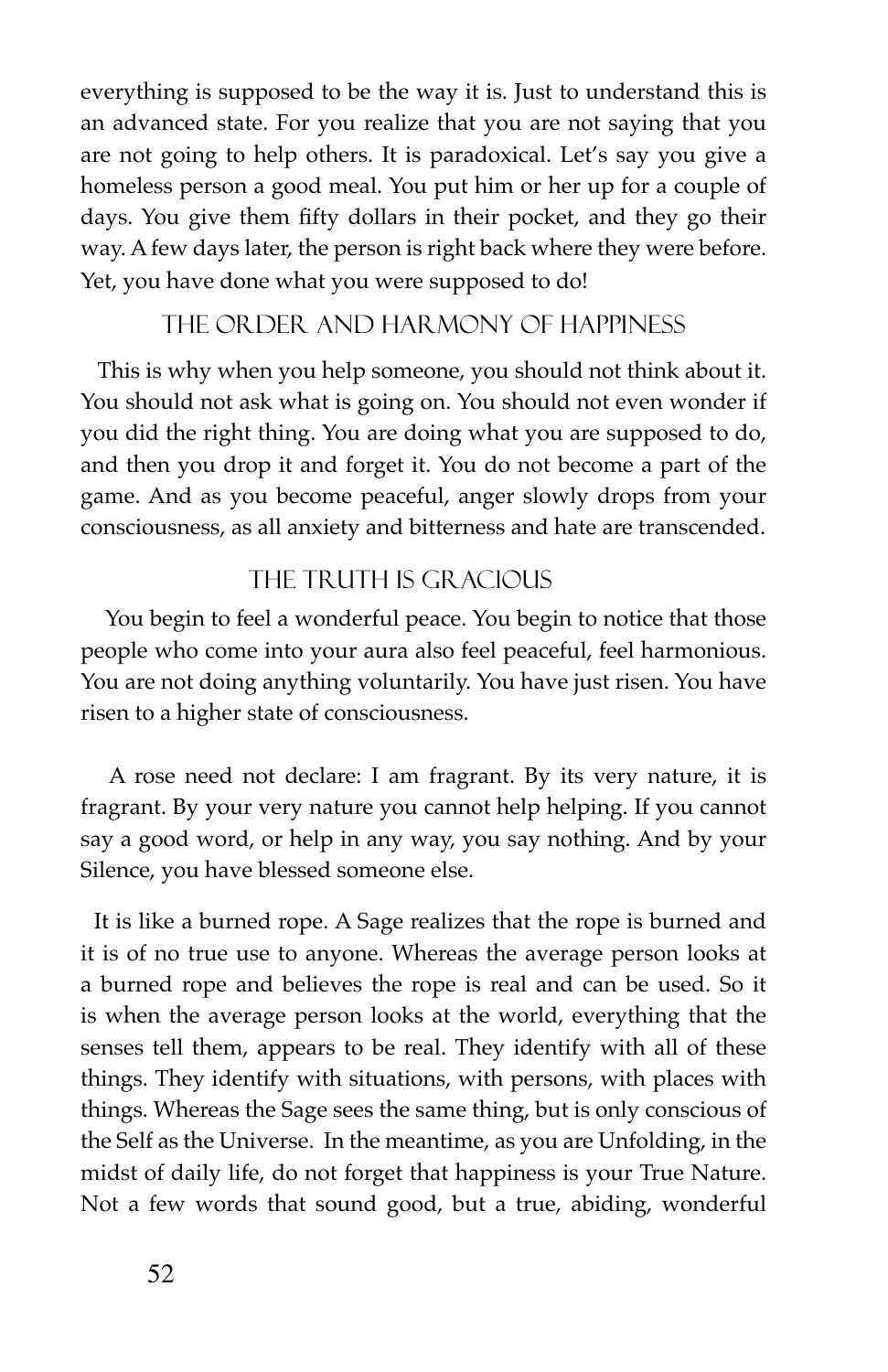happiness that only wants the good of others. And this is the paradox. You see the illusion, and instead of ruining other people's fun, their happiness, you bring them more. For the Truth is gracious.

## Transcendent Creativity

 Some of the most famous sculptors, artists, did their best work when they did not 'think'. As an example, Thomas Edison. He used to sit in his rocking chair every day and 'lose his mind' completely. Not think at all. And all of the ideas came to him. Because it comes out of the Self. The Self of Consciousness is always prevalent.

 But you give it back, because you are thinking too much. Once the mind stops thinking, Consciousness, the Self, appears by itself as your creativity. And you become Creative. When you have risen above the pettiness of your personal habits, thoughts, and defenses, you make room for Reality to emerge. You are not alone and you have never been alone. All of Perfection rushes in to assist you in your accelerated evolvement. Your return to your original state of being. This is the area where so called miracles occur. 'Healings' occur. Depression is alleviated. The feeling of separation from others is dissolved. This is where anger has completely disappeared from your life. Judging others, attacking people, all of this nonsense is transcended. It no longer has any pull on you. This is not to say that you do not discern the difference in actions, words and decisions of Truth. It simply means that within you a great Shift has occurred.

 Student: Would this be the tradition of passive resistance or complete non -reaction?

 Robert: You do what is the righteous, honorable, required action to protect yourself, with love. You do not culture hate. And meanwhile the happiness is bubbling up so fast that you cannot control it. There is a great lightness of understanding. Yet you look no different than anyone else. The only difference is that you are always a vehicle of kindness. Integrity. Selfessness. These are not unusual qualities. This is your true state. Anything else is unusual. It is really a matter of becoming a better person. Therefore creativity floods out of you if you are creative. Healing floods out of you if you are a healer. Compassion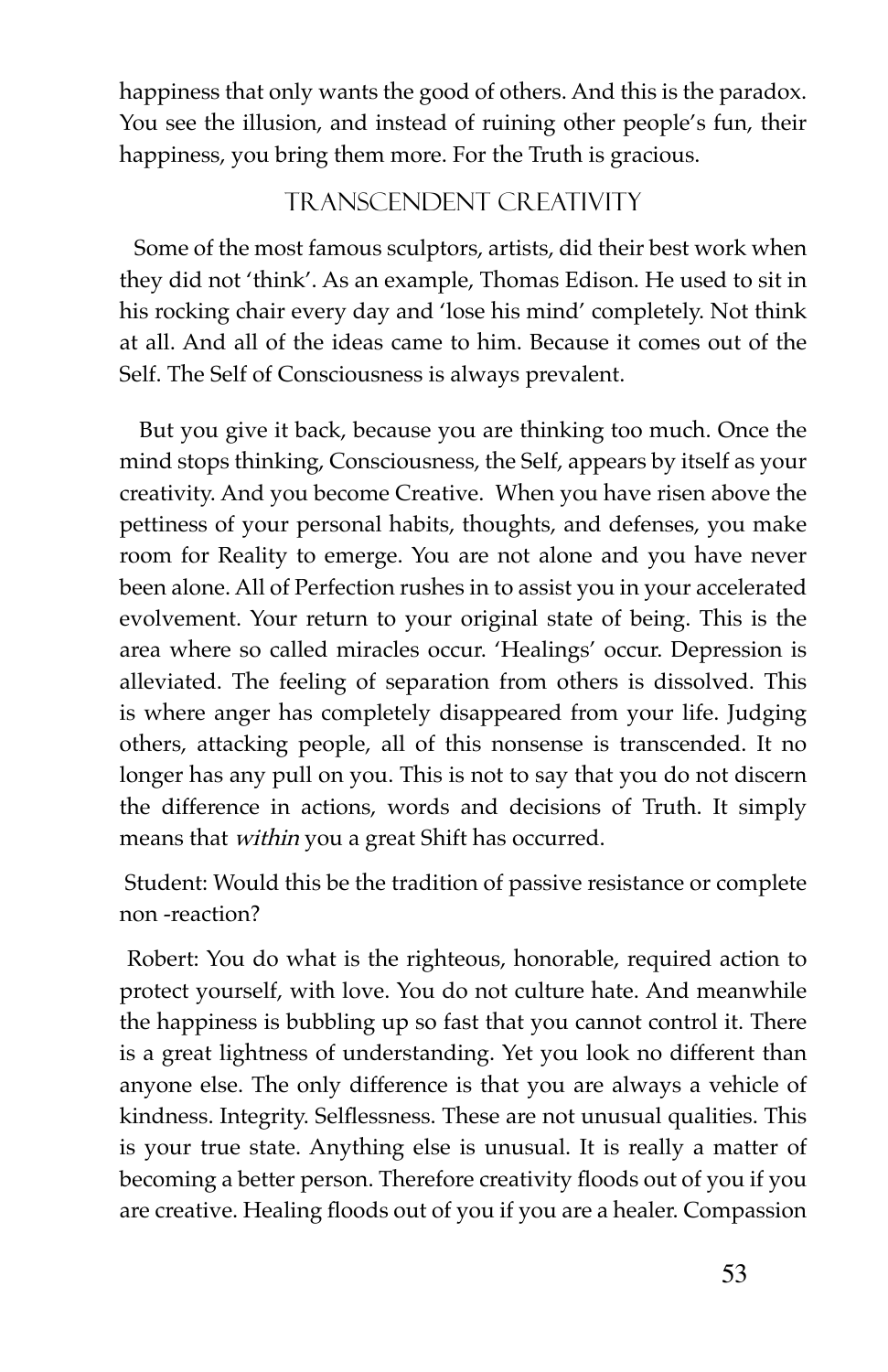floods out of you even more if you are a humanitarian. Skill floods out of you if you are a dentist, a doctor, a lawyer. You just fulfll you human obligations more beautifully. Yet the ups and downs of such things affect you less.

### Light in Loss and Bereavement

Student: I feel as if I can never be happy again now that my wife has passed. I attended a group for five years, but when my father passed away, no one was interested in my pain, it made them uncomfortable. I was raised in a church where everyone came over and took care of household duties and comforted you when such suffering occurred. Is the lack of compassion in my new group a fear of grief? I have sensed that life continues, but also the suffering of loss continues.

Robert: Yes. I understand. Take heart. So many people who attempt to follow various teachings feel that they 'should' not feel what appears as sadness. That they should be able to experience the so called loss of loved ones without having their happiness altered. They are above grief. It becomes a game of the egos. This has nothing to do with True Happiness. Happiness is unrelated to the ego. To what other people think of you. To what stature others attribute to you. Whether they hold you in esteem or do not is irrelevant.

 Truth is Truth. And you are That. In that Awareness, no one is ever separated. On one level, eventually a deep and abiding happiness arrives that does not leave. You discover that this is who 'you' have been all along. And yet you honor the human predicament immeasurably. With graciousness and great heart.

## There is Only Infnity

 The Truth offers understanding that there is no death. Yet the human predicament is understandable. Love, both personal and impersonal, is eternal. It is a beautiful journey. As you are Unfolding, the veils disappear. Therefore you may begin to see through the illusion of separation from loved ones. The regaining of all of your natural senses perceiving the continuation of life. Seeing through appearances, to Truth. This is one stage of Unfoldment. This may help you. Simply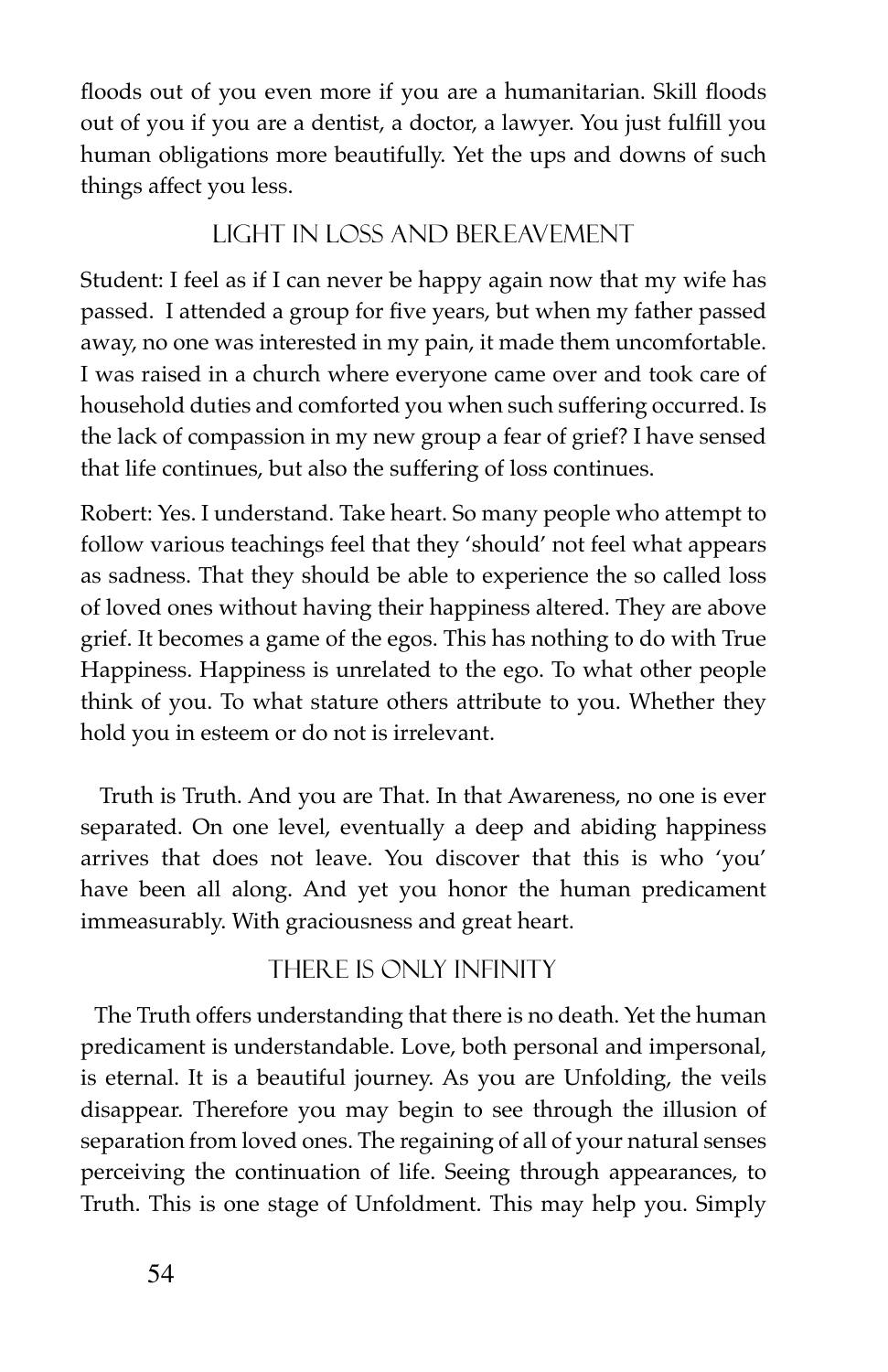observe it (*new abilities to perceive no-death*) and proceed on. For what is to come is beyond all dimensions of time and space. The Love Immeasurable has no beginning and no end.

 This will arrive naturally according to your daily effort. Therefore if you are trying to never be unhappy for the sake of portraying spiritual stature, then you are fooling yourself, In this way many people become self obsessed. They may feel a touch of the bliss awaiting within, and they misunderstand this. The ego pops up and confuses them.

 They think that they are somehow failing if they experience the appearance of sadness when someone sheds their body. So perhaps they close themselves off from others. They have forgotten that however it may appear at times in this world, this is a gracious universe. The journey of Unfoldment is a gentle one. There is no need to pretend. You are already That which you seek. Yet your must make the frm decision to do whatever is necessary to return Home.

 If you continue to catch yourself when the sadness becomes 'you' and gently pull back, observe it, remind yourself, "I am not this. I am not that. I am Omniscient Imperishable Love. Compassion." Something will happen. The pain will begin to subside. Some people have a sudden clarity, an immense Shift in consciousness, experiencing Truth. The Eternal behind the event. A Shift that does not go away. Immense compassion floods their being. But this is very rare.

 It is better to acquire a Pure Heart than an imagined sense of spiritual advancement. Why? Because the Pure Heart is the highest spiritual advancement. Without this, true happiness cannot be maintained.

## The Divine Self's Super-Imposition Over The Mortal Experience

 Do not forget the heart of the matter. What is the heart of the matter? To be completely truthful with yourself. Nothing less will do. God sees the heart. Anything else will separate you from the true happiness that is your nature. That is the foundation of the universe. That is the origin